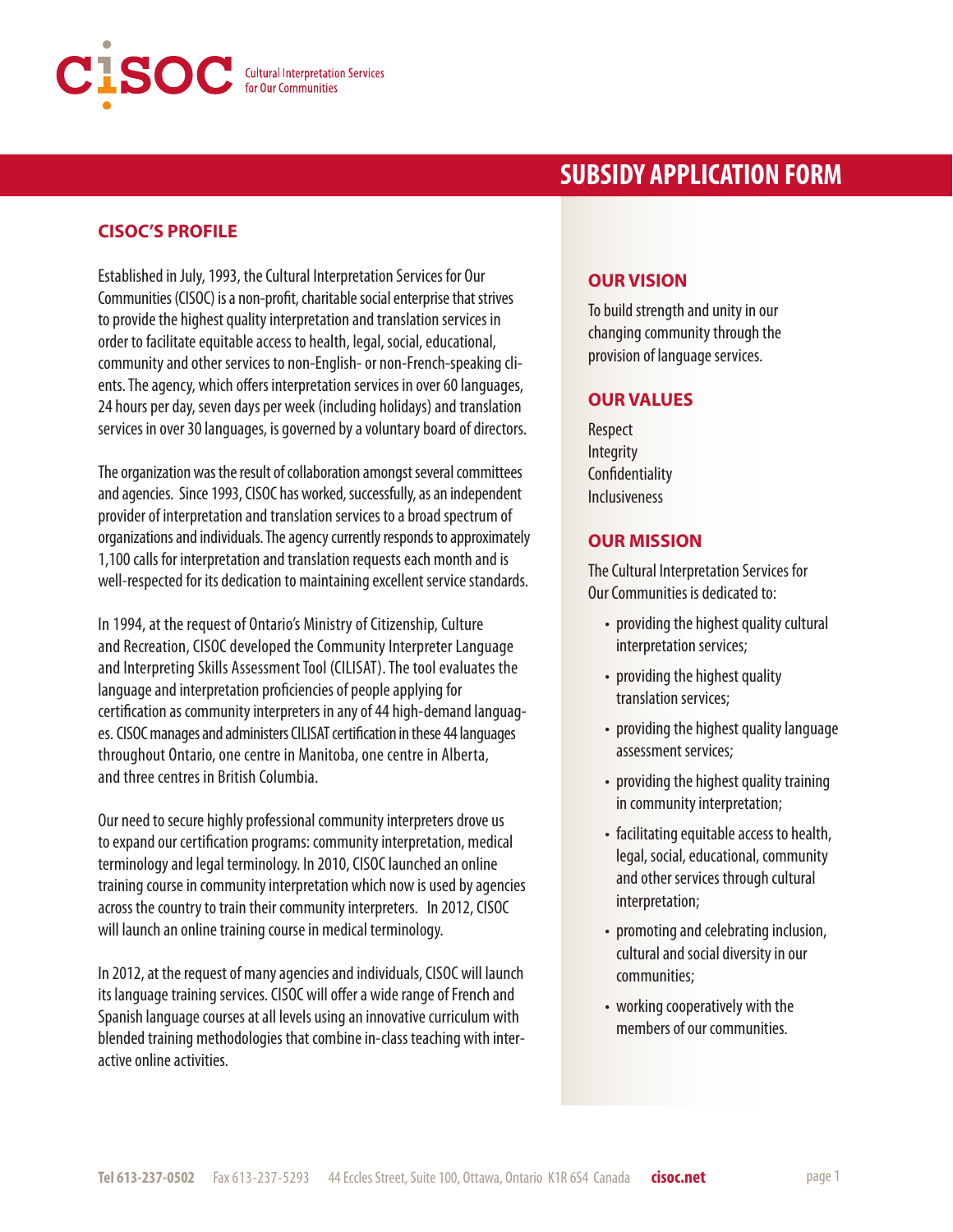

## **SUBSIDIZING TRANSLATION SERVICES**

In support of our many community agencies for their continued commitment to help immigrants and new Canadians, CISOC will be offering limited pro-bono translation services. The services are for the translation of pamphlets, brochures, websites, etc. "CISOC can only accept applications seeking translation into the languages for which we have translators 1 ."

The subsidizing criteria are as follows:

- 1. Project or program has to be designated for new Canadians and be in line with CISOC's core values.
- 2. Preference will be given to projects that have the largest impact (number of people who can benefit and life-span of project).
- 3. These services will be provided only for translation of original materials belonging to non-profit, community based projects and NGOs.
- 4. Translation requirements must not exceed 10,000 words.
- 5. Application deadline: April 30, 2012.
- 6. Decision deadline: June 8, 2012.
- 7. Selected projects must submit their documents for translation no later than July 27, 2012.
- 8. The completed application form should be submitted in paper format to:

 Benjamin Chacon CISOC 100-44 Eccles Street Ottawa, Ontario K1R 6S4

- 9. Incomplete or late application forms will be disqualified.
- 10. CISOC will request acknowledgement for the translation of the documents (see details at end of the application).

<sup>&</sup>lt;sup>1</sup> Albanian, Amharic, Arabic, Bengali, Cambodian/Khmer, Chinese, Czech, Dari, Dutch, Persian/Farsi, French, German, Hindi, Hungarian, Italian, Japanese, Korean, Pashto, Polish, Portuguese, Punjabi, Romanian, Russian, Serbo-Croatian, Somali, Spanish, Tamil, Turkish, Urdu and Vietnamese.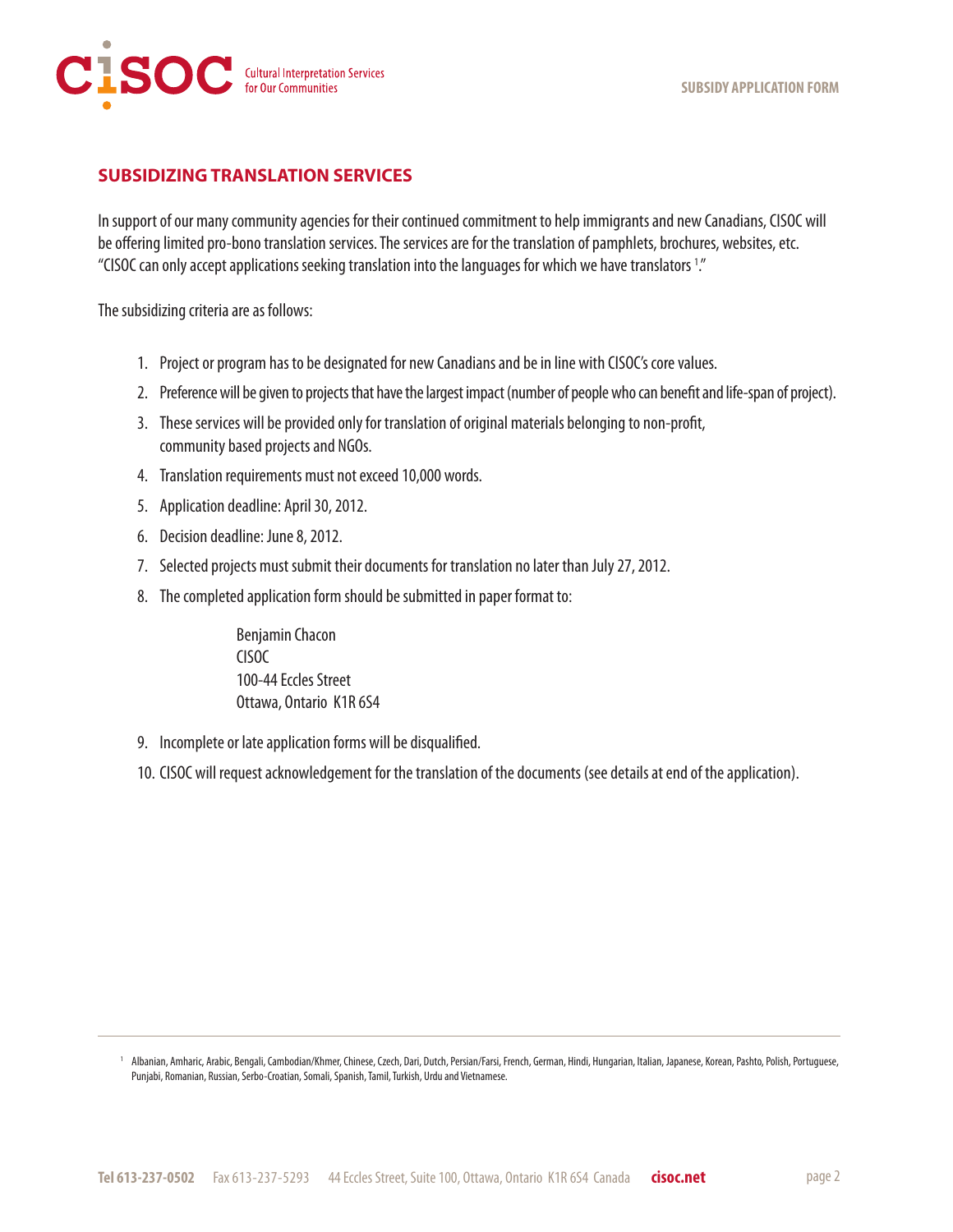

# **APPLICATION FORM**

| Address: <u>New York: Address:</u> New York: New York: New York: New York: New York: New York: New York: New York: New York: New York: New York: New York: New York: New York: New York: New York: New York: New York: New York: Ne |                                                                                  |
|-------------------------------------------------------------------------------------------------------------------------------------------------------------------------------------------------------------------------------------|----------------------------------------------------------------------------------|
|                                                                                                                                                                                                                                     | ,我们也不会有什么。""我们的人,我们也不会有什么?""我们的人,我们也不会有什么?""我们的人,我们也不会有什么?""我们的人,我们也不会有什么?""我们的人 |
|                                                                                                                                                                                                                                     | ,我们也不会有什么。""我们的人,我们也不会有什么?""我们的人,我们也不会有什么?""我们的人,我们也不会有什么?""我们的人,我们也不会有什么?""我们的人 |
|                                                                                                                                                                                                                                     | ,我们也不会有什么。""我们的人,我们也不会有什么?""我们的人,我们也不会有什么?""我们的人,我们也不会有什么?""我们的人,我们也不会有什么?""我们的人 |
|                                                                                                                                                                                                                                     |                                                                                  |
|                                                                                                                                                                                                                                     |                                                                                  |
|                                                                                                                                                                                                                                     |                                                                                  |
|                                                                                                                                                                                                                                     |                                                                                  |
|                                                                                                                                                                                                                                     |                                                                                  |
|                                                                                                                                                                                                                                     |                                                                                  |
|                                                                                                                                                                                                                                     |                                                                                  |
|                                                                                                                                                                                                                                     |                                                                                  |
|                                                                                                                                                                                                                                     | ,我们也不会有什么。""我们的人,我们也不会有什么?""我们的人,我们也不会有什么?""我们的人,我们也不会有什么?""我们的人,我们也不会有什么?""我们的人 |
|                                                                                                                                                                                                                                     |                                                                                  |
|                                                                                                                                                                                                                                     | ,我们也不会有什么。""我们的人,我们也不会有什么?""我们的人,我们也不会有什么?""我们的人,我们也不会有什么?""我们的人,我们也不会有什么?""我们的人 |
|                                                                                                                                                                                                                                     | ,我们也不能在这里的时候,我们也不能在这里的时候,我们也不能在这里的时候,我们也不能会在这里的时候,我们也不能会在这里的时候,我们也不能会在这里的时候,我们也不 |
|                                                                                                                                                                                                                                     | ,我们也不会有什么。""我们的人,我们也不会有什么?""我们的人,我们也不会有什么?""我们的人,我们也不会有什么?""我们的人,我们也不会有什么?""我们的人 |
|                                                                                                                                                                                                                                     |                                                                                  |
|                                                                                                                                                                                                                                     |                                                                                  |
|                                                                                                                                                                                                                                     |                                                                                  |